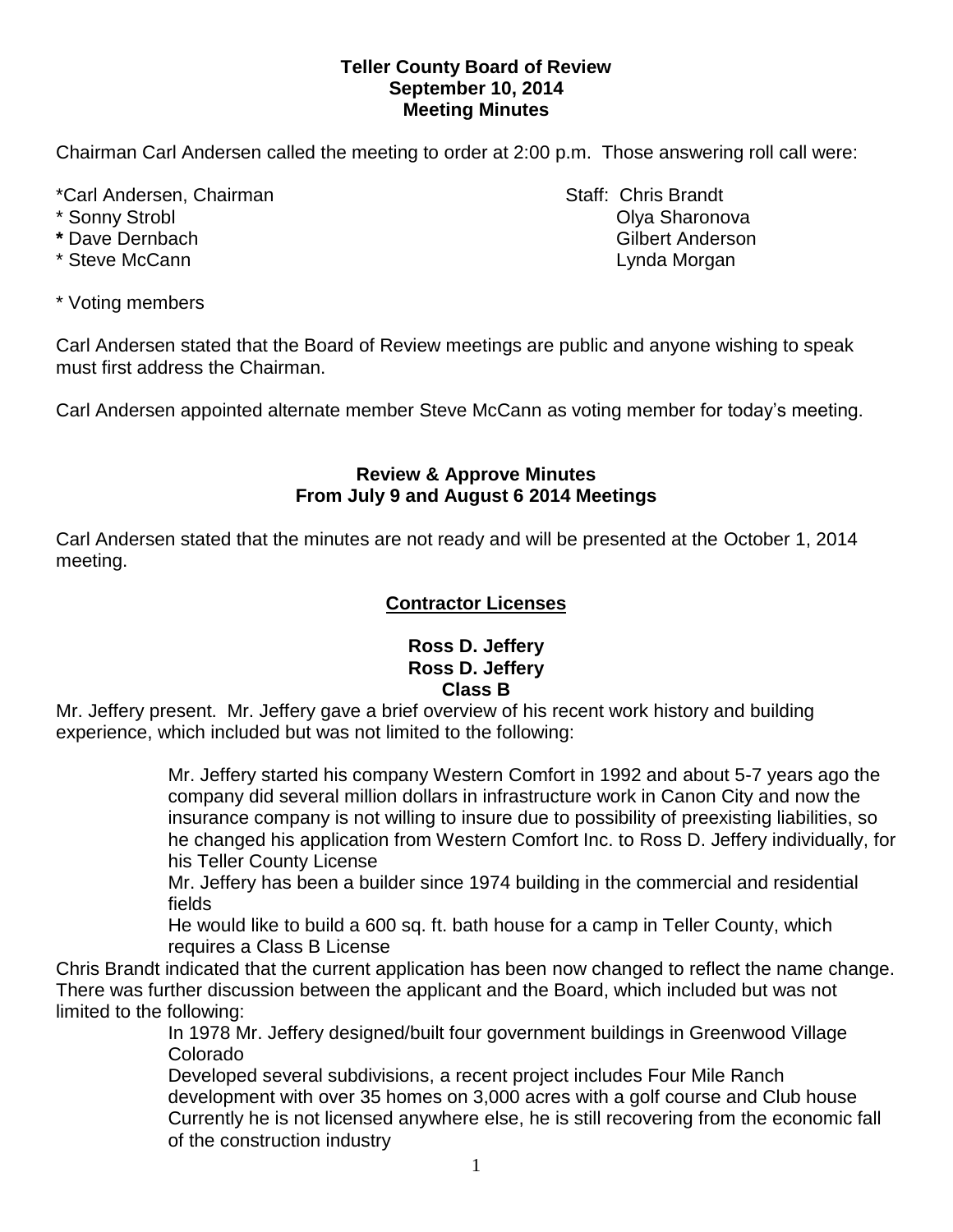After elaborating on his work history Mr. Jeffery described his current proposed project in detail, including the design and construction of the building

Carl Andersen opened this matter up for public comment. No public comment. Close public comment.

Sonny Strobl moved to grant Ross D. Jeffery, with Ross D. Jeffery as the examinee, a Class B License. Carl Andersen seconded. Roll call vote and all said yes. The motion carries.

#### **Bryan Sherwood Construction, LLC Bryan Sherwood Class C**

Mr. Sherwood present. Mr. Sherwood gave a brief overview of his recent work history and building experience, which included but was not limited to the following:

> Mr. Sherwood applied for a Teller County License in order to build a Cabin for a friend He started with custom cabinetry work, advanced to remodeling, and shortly after to custom additions and homes

> Mr. Sherwood originally started out in California; he worked his way to a Class B License in Orange County, however at age 23 he moved back to Colorado and started over

He continued working in commercial construction for over 15 years in Colorado Springs, and now does a lot of residential work

Carl Andersen opened this matter up for public comment. No public comment. Close public comment.

Chris Brandt indicated everything was in order with the State.

Dave Dernbach moved to grant Bryan Sherwood Construction, LLC, with Bryan Sherwood as the examinee, a Class C License. Sonny Strobl seconded. Roll call vote and all said yes. The motion carries.

### **Rustic Mountain Builders, LLC Michael Cantrell Class C**

Mr. Cantrell not present.

Chairman Carl Andersen skipped Item C. Rustic Mountain Builders, LLC/Michael Cantrell/Class C and continued with the next item on the agenda, Board Discussion item A.

# **Board Discussion**

### **A. Consider and recommend to the Teller County Board of County Commissioners term renewal request of regular member David Dernbach.**

No public present.

Sonny Strobl moved to recommend to the Teller County Board of County Commissioners the reappointment of Dave Dernbach as a regular member to the Board of Review. Steve McCann seconded. Roll call vote, all said yes. The motion carries.

Chairman Carl Andersen called for a recess at 2:25 p.m. to allow time for staff to contact the examinee for agenda item C. Rustic Mountain Builders, LLC/Michael Cantrell/Class C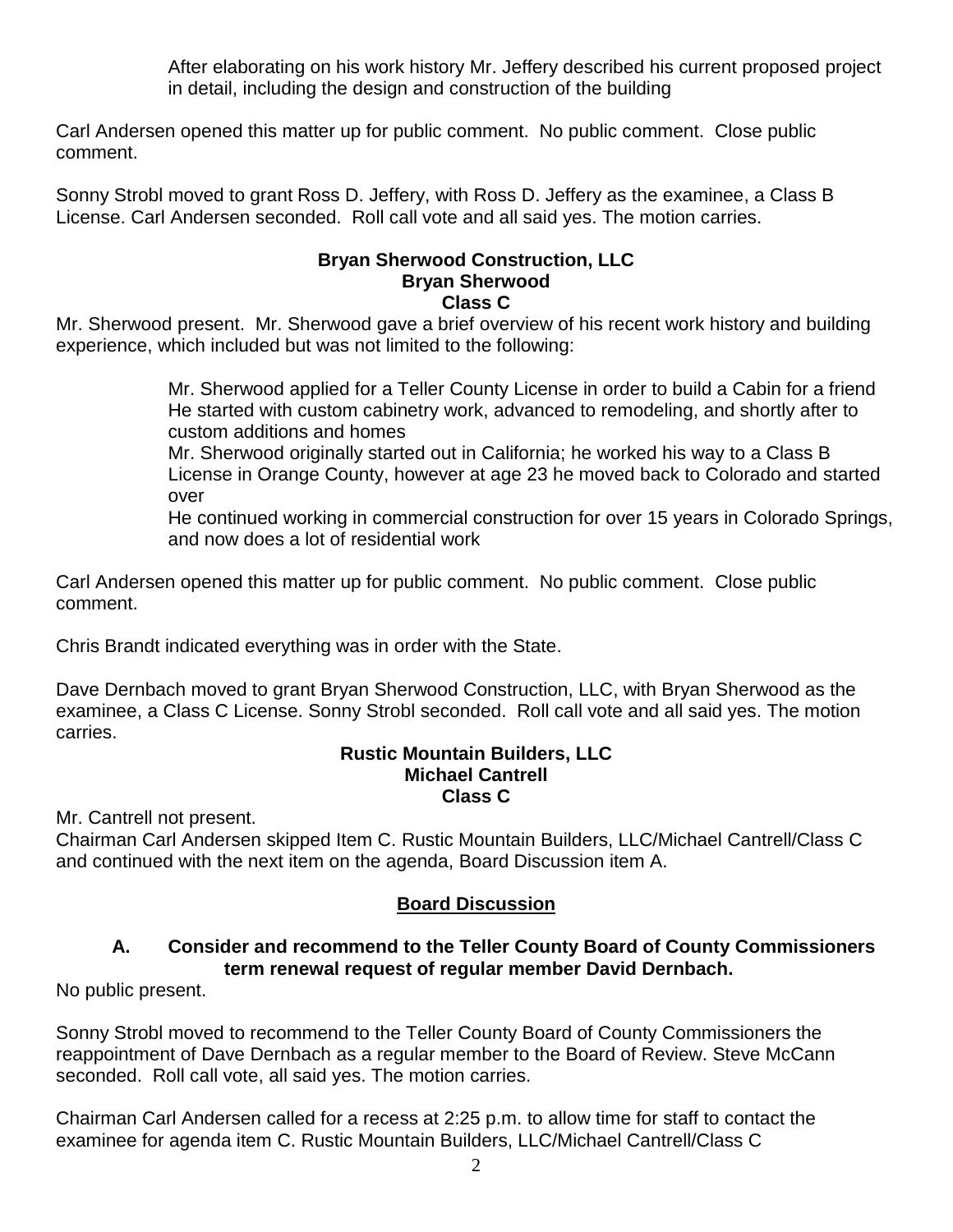Chairman Carl Andersen called the meeting back to order at 2:39 p.m.

#### **Rustic Mountain Builders, LLC Michael Cantrell Class C**

Mr. Cantrell present. Mr. Cantrell gave a brief overview of his recent work history and building experience, which included but was not limited to the following:

> Mr. Cantrell explained that over the last decade he ran different businesses such as home automation security, home theater and remodel, and for the last seven years owned a marketing company, and now he would like to transition into the construction industry

He moved to Colorado a year ago with family, his son wants to be in the construction trade, building artistic type of residences with timber frames

There was further discussion between the applicant and the Board, which included but was not limited to the following:

Mr. Cantrell explained his reason for being late

He also elaborated on his letters of reference, giving more details on the previous remodels and other construction projects, which included full basement remodels, small additions, and residential theater installations

Mr. Cantrell also pointed out that his son is currently working as a framer in a small company in which he is also a partner

Mr. Cantrell continued his overview by talking about his current project of his own residence at 747 Kutsu Ridge Rd., stating that most of the work will be done by him and his son

He also mentioned that his house loan is contingent on the approval of his Class C license in Teller County

Mr. Cantrell also spoke of other possibilities that he would like to see his business accomplish under the Class C license if granted

There was further discussion between the applicant, the Board, and Staff which included but was not limited to the following:

> BOR members discussed Mr. Cantrell's construction experience as described in his letters of reference, and as described by Mr. Cantrell, and felt that his experience is not sufficient for a Class C license in Teller County

Staff brought up section 103.g Special Limited License that could be used to grant a license in this case

After further BOR discussion it was understood by BOR members and Mr. Cantrell that in this case the Class C-1 license, even granted today, will not allow him to build the house as a general contractor

Carl Andersen opened this matter up for public comment. No public comment. Close public comment.

There was further discussion between the applicant, the Board, and Staff which included but was not limited to the following:

BOR members and Staff explained to Mr. Cantrell the process of obtaining his full license after the build of his house, and the limitations of a Special Limited License that might be granted today, vs. starting with a Class C-1 license today and obtaining Class C license in the future